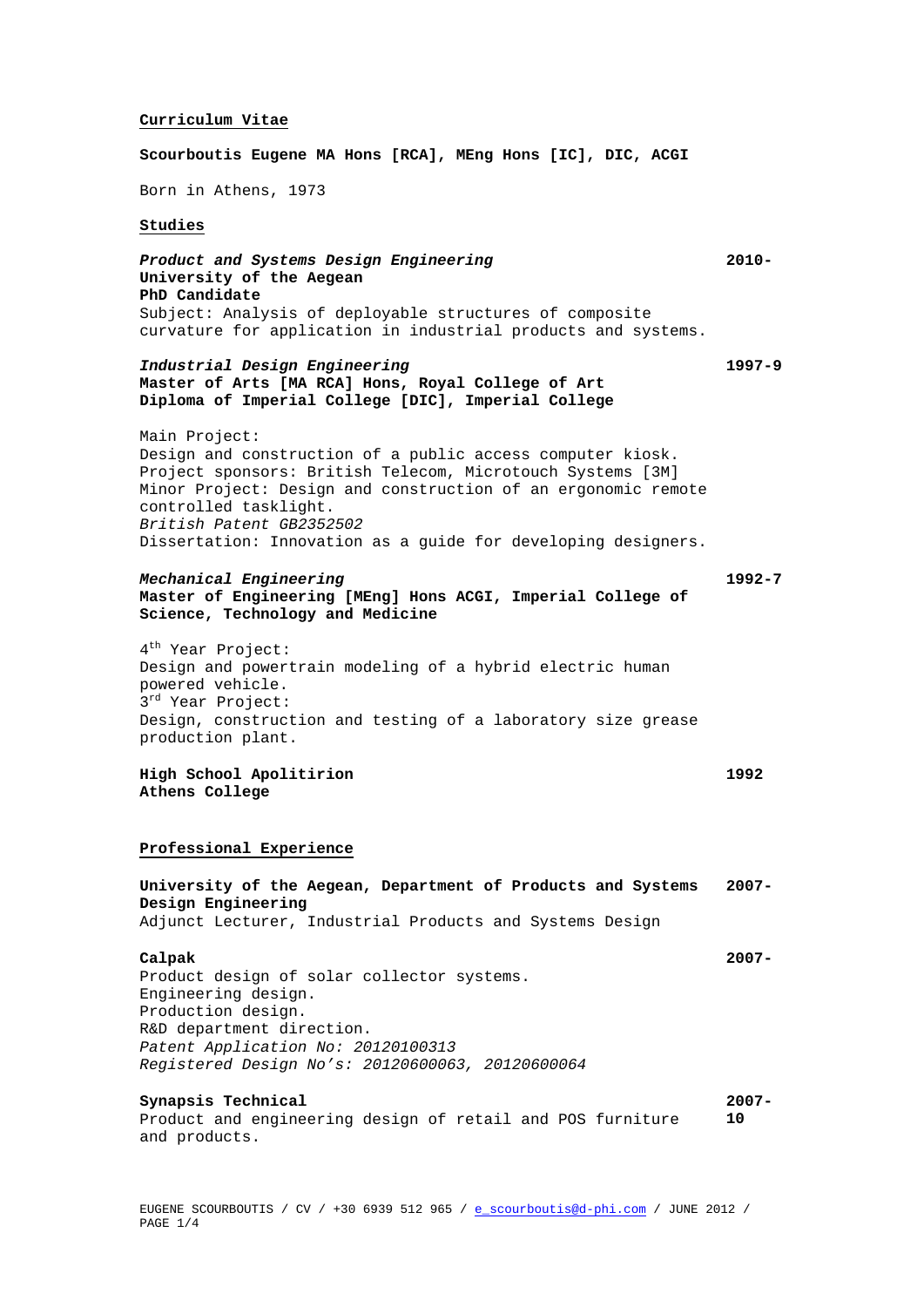| Upstream Systems<br>Product and engineering design of interactive kiosks.<br>Design of POS and promotional products and systems.<br>Design and make of work environment, furniture, artwork. | $2006 -$   |
|----------------------------------------------------------------------------------------------------------------------------------------------------------------------------------------------|------------|
| AKTO Art and Design College<br>Instructor, Product Design, Technology and materials                                                                                                          | $2007 - 9$ |
| City Press / Blow Free Press Magazine<br>Design of POS stands.                                                                                                                               | 2007       |
| Salcon Tecnical<br>Design and make of work environment, furniture, artwork.                                                                                                                  | 2006-7     |
| Alutotal<br>Product and engineering design of patented aluminium façade<br>system.                                                                                                           | 2006-7     |
| www.smallbeautifulthings.com, London<br>Design and production director.<br>Multifunctional furniture and objects for small apartments.                                                       | $2003 - 6$ |
| British Gas/ Matador Communications, London<br>mPAD<br>Product design, engineering design and prototyping of digital<br>form filling pad.                                                    | 2004       |
| Century Club Retractable Roof, London<br>Architectural and engineering design of novel retractable<br>roof based on deployable structures.                                                   | $2001 - 2$ |
| Herman Miller/Royal College of Art/Aylo, London<br>Apparatus for Acoustically Improving an Environment<br>R&D of patented artificial intelligence architectural sound<br>system.             | $2000 - 2$ |
| International Patent No: WO/2002/025631<br>Metro Design Consultants, London<br>Workspace design.<br>Furniture design.<br>Presentation design.                                                | 2000-1     |
| Photokinesis, London - Athens<br>R&D of family of ergonomic lights based on visual perception.                                                                                               | 1999–      |
| Awards                                                                                                                                                                                       |            |
| 3 <sup>rd</sup> International Industrial Design Competition for Office<br>and Home Furniture by Dromeas<br>Distinction<br>Antithesis office furniture system                                 | 2003       |
| Incheon International Design Fair<br>Selected Work<br>Multiplicity street light                                                                                                              | 2005       |
| Blueprint Magazine / Teknion, Me at Work Competition<br>Distinction<br>@home office furniture system                                                                                         | 2003       |

EUGENE SCOURBOUTIS / CV / +30 6939 512 965 / <u>e\_scourboutis@d-phi.com</u> / JUNE 2012 / PAGE 2/4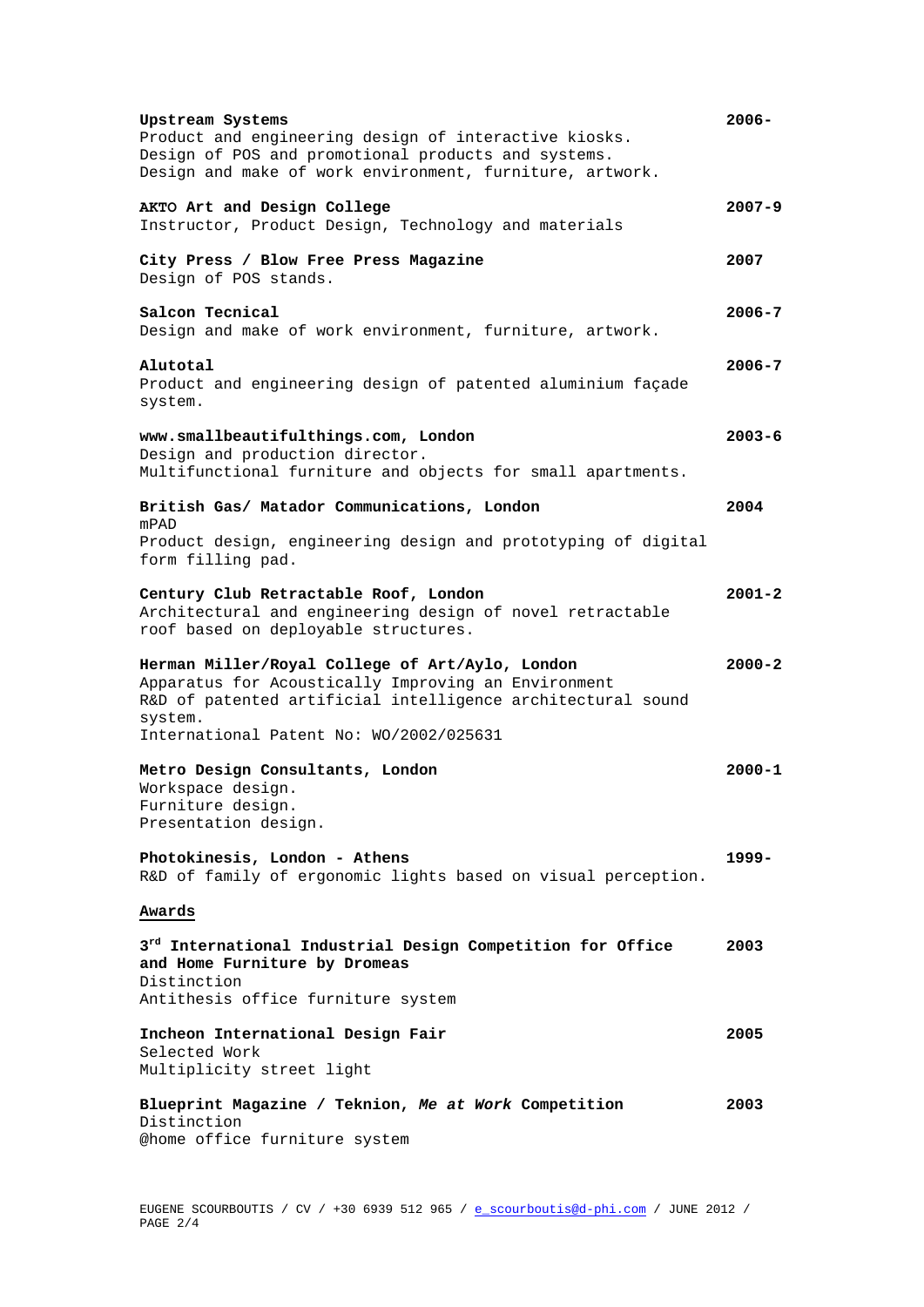**Blueprint Magazine / Corus** *Interior Inspirations* **Competition 2002**  $1^{\text{st}}$  Prize, Products Category Lightfold floor standing light

# **Patens / Registered Designs**

| Remote Controlled Ergonomic Tablelight<br>British Patent GB2352502<br>Inventor, Owner                                                                                                      | 1999 |
|--------------------------------------------------------------------------------------------------------------------------------------------------------------------------------------------|------|
| Apparatus for Acoustically Improving an Environment<br>International Patent WO/2002/025631<br>Co-inventor                                                                                  | 2002 |
| Composite enclosure for solar collector for heating water<br>Patent application no: 20120100313<br>Co-inventor                                                                             | 2012 |
| Composite enclosure solar collector<br>Registered Design No: 20120600063<br>Creator                                                                                                        | 2012 |
| Base system for thermosiphonic solar collector systems<br>Registered Design No: 20120600064<br>Creator                                                                                     | 2012 |
| Exhibitions / Lectures                                                                                                                                                                     |      |
| Hellenic Ergonomics Society, Ergonomics and Product Design,<br>Athens, Lecture<br>Remote Controlled Ergonomic Tasklight: Theory, realization and<br>challenges of ergonomic evaluation.    | 2010 |
| Design Lab 09, Furniture Exhibition, Athens<br>Small Beautiful Things                                                                                                                      | 2009 |
| Panorama Design 08, Product Design, Athens, Lecture<br>Small Beautiful Things, Photokinesis                                                                                                | 2008 |
| Redesign Reuse, Green Design Festival, Athens, Exhibition<br>"8", a light fixture made from reused water bottles and copper<br>plumbing components.                                        | 2008 |
| Utopian Landscapes, $8^{\text{th}}$ Summer Academy of the National Theatre<br>of Greece, Artery Gallery, Lefkada, exhibition<br>Art installation with Damianos Zarifis and Vouvoula Skoura | 2007 |
| Kathodos, $2nd$ International of Ancient Theatre, Sikion,<br>Lighting design<br>Proserpina by Goethe, Light installation for play.                                                         | 2006 |
| Space Intrigues, $7th$ Summer Academy of the National Theatre                                                                                                                              | 2006 |

**of Greece, Ermoupolis Industrial Museum, Syros, Art Exhibition** Study of form, Study of colour light installation

**The Small Beautiful Things Launch, Century Club, London, Exhibition 2004**

Multifunctional furniture and objects for small apartments.

EUGENE SCOURBOUTIS / CV / +30 6939 512 965 / [e\\_scourboutis@d-phi.com](mailto:e_scourboutis@d-phi.com) / JUNE 2012 / PAGE 3/4